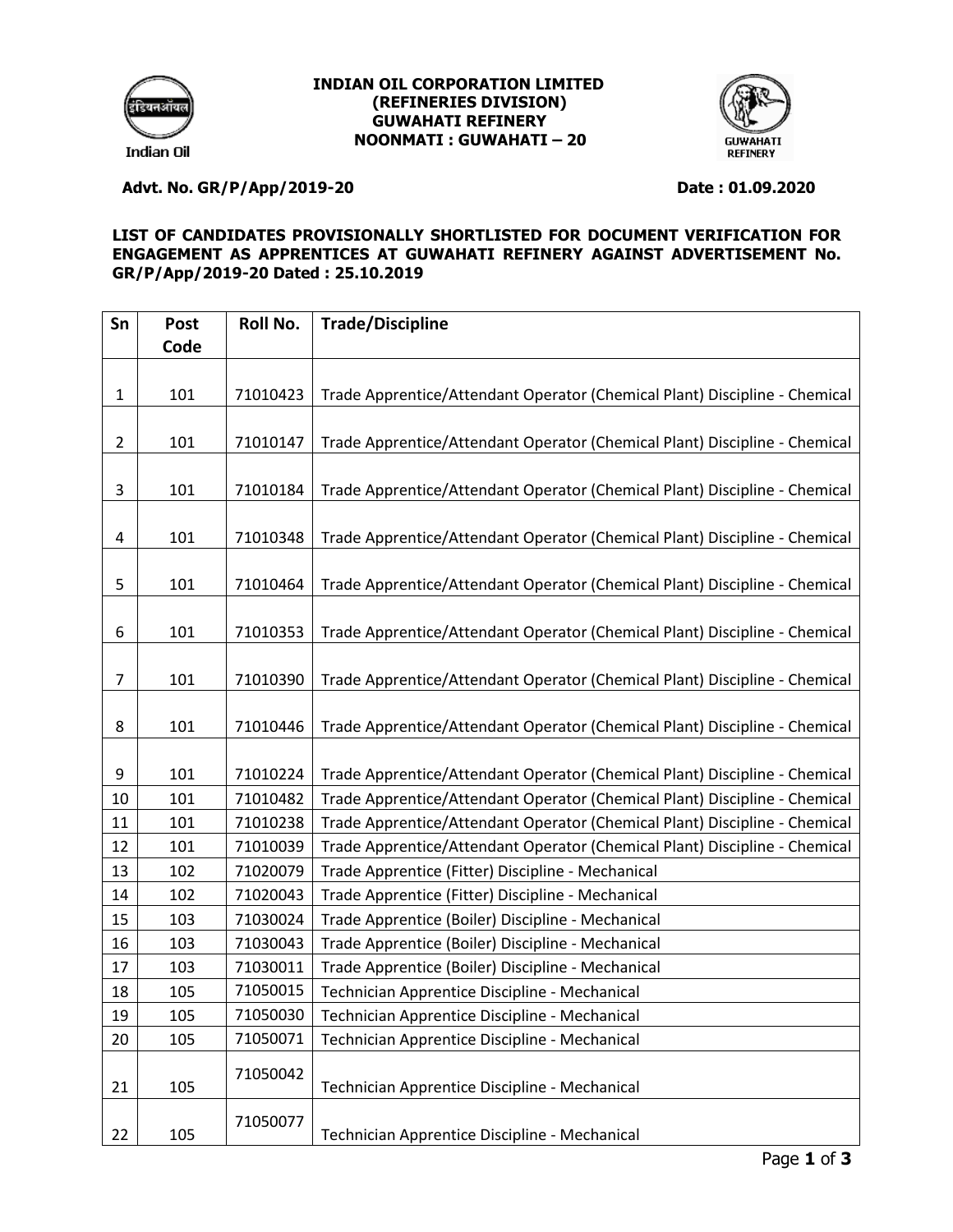| 23 | 106 | 71060081 | Technician Apprentice Discipline - Electrical                     |
|----|-----|----------|-------------------------------------------------------------------|
| 24 | 106 | 71060082 | Technician Apprentice Discipline - Electrical                     |
|    |     |          |                                                                   |
| 25 | 106 | 71060126 | Technician Apprentice Discipline - Electrical                     |
| 26 | 106 | 71060026 | Technician Apprentice Discipline - Electrical                     |
| 27 | 106 | 71060074 | Technician Apprentice Discipline - Electrical                     |
| 28 | 106 | 71060163 | Technician Apprentice Discipline - Electrical                     |
|    |     | 71080014 |                                                                   |
| 29 | 108 |          | Trade Apprentice-Secretarial Assistant                            |
| 30 | 108 | 71080804 | Trade Apprentice-Secretarial Assistant                            |
| 31 | 108 | 71080654 | <b>Trade Apprentice-Secretarial Assistant</b>                     |
| 32 | 108 | 71080438 | Trade Apprentice-Secretarial Assistant                            |
|    |     |          |                                                                   |
| 33 | 109 | 71090018 | Trade Apprentice-Accountant                                       |
| 34 | 110 | 71100489 | Trade Apprentice- Data Entry Operator (Fresher Apprentices)       |
| 35 | 110 | 71101308 | Trade Apprentice- Data Entry Operator (Fresher Apprentices)       |
|    |     |          |                                                                   |
| 36 | 111 | 71110053 | Trade Apprentice- Data Entry Operator (Skill Certificate Holders) |

## **Instructions to the candidates:**

Keeping in view the prevailing Covid-19 situation, it has been decided to conduct Document Verification as under –

**Document Verification** - Candidates are advised to send, self-attested scan copy of the original documents through e-mail. The candidature of the candidates shall be provisional and the attested copies shall be verified with originals when the candidates report for engagement.

List of documents required to be sent through e mail for verification

- 1. 10<sup>th</sup> Pass/Matriculation certificate issued by the concerned education board as proof of date of birth. No other document will be accepted for verification of date of birth.
- 2. SC/ST/OBC(NCL)/Disability/EWS-Income & Asset Certificate by reserved category candidates in the prescribed format issued by Competent Authority.
- 3. Class XII marksheet issued by the concerned board/ Semester-wise/ year-wise mark sheets of ITI (Fitter) issued by NCVT or SCVT/Graduation/Diploma Engineering
- 4. Class XII/Final ITI (Fitter) issued by NCVT or SCVT/Graduation/Diploma Certificate issued by respective Board/ Authority
- 5. Conversion certificate from CGPA/OGPA/Letter Grade to percentage of marks, if applicable, from concerned University/Institute.